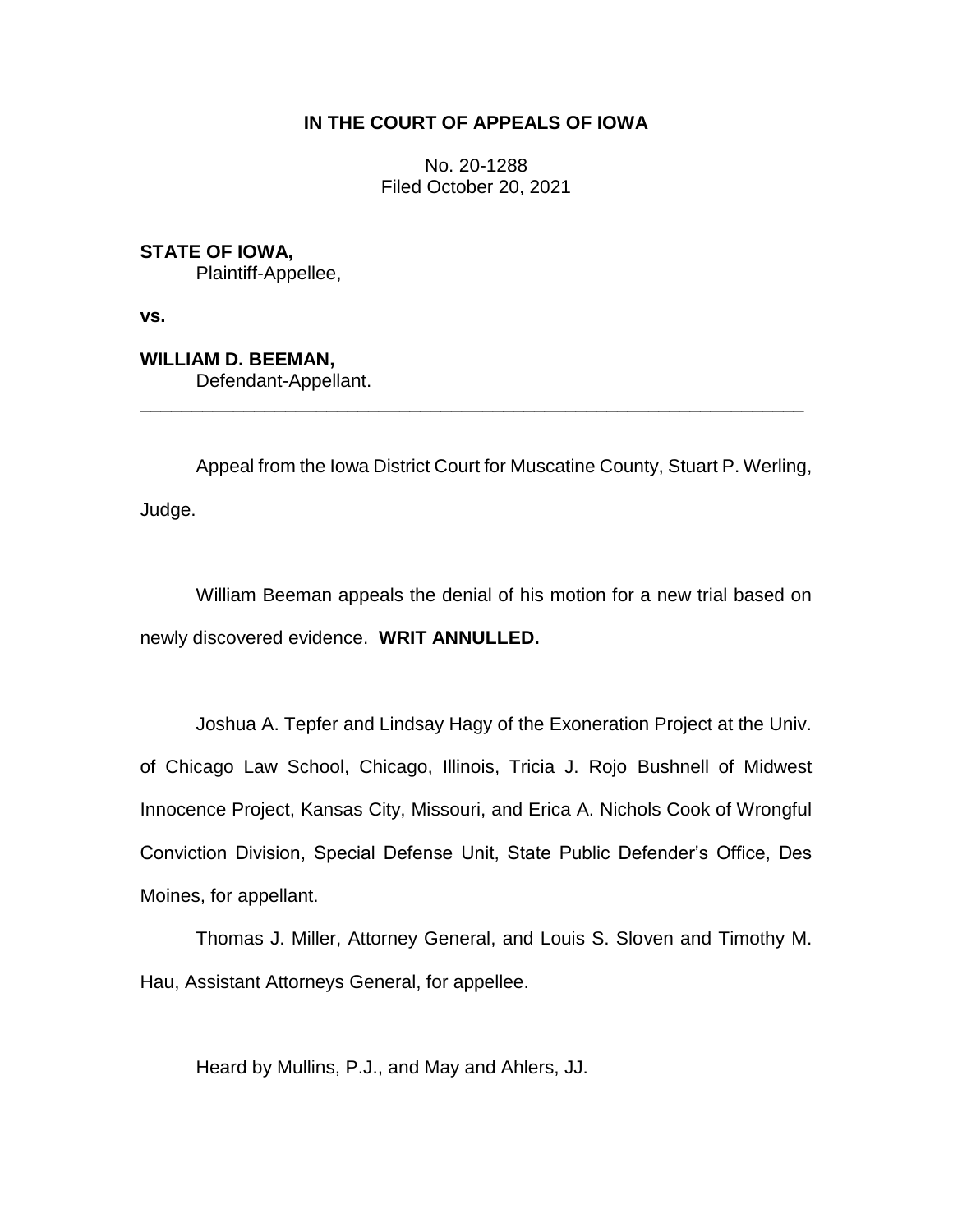#### **MULLINS, Presiding Judge.**

## **I. Background**

 $\overline{a}$ 

William Beeman was convicted of first-degree murder in 1980. The State theorized Beeman killed the victim in the late-evening hours of April 21, 1980. Beeman broke his foot on April 22 and had an alibi until the time the victim's body was discovered on April 26. Following questioning by law enforcement on May 7 and 8, Beeman

made a statement, later reduced to writing and signed by [him], that he had taken the victim to Wild Cat Den State Park, attempted to have sexual intercourse with her, and, when she refused, kicked her in the head with his steel-toed boots. He could not recall stabbing or sexually assaulting [the victim].

*State v. Beeman*, 315 N.W.2d 770, 774 (lowa 1982).<sup>1</sup> The victim had been stabbed several times and suffered head trauma, and the evidence indicated she had recently engaged in sexual activity. The statement provided Beeman encountered the victim at 11:00 p.m. on April 21 and drove her to the park before the incident. However, three witnesses testified to seeing or speaking with Beeman between 10:30 p.m. and 11:59 p.m. As noted, Beeman was convicted of the murder.

Shortly thereafter, Beeman moved for a new trial, arguing the State suppressed allegedly exculpatory evidence—the identity of Leslie Brown, "one of a group of up to eleven suspects in the slaying" who reported he thought he saw the victim on April 22 but later said he was probably mistaken and actually saw her

<sup>1</sup> *Overruled by State v. Heemstra*, 721 N.W.2d 549, 558 (Iowa 2006) (holding "that, if the act causing willful injury is the same act that causes the victim's death, the former is merged into the murder and therefore cannot serve as the predicate felony for felony-murder purposes").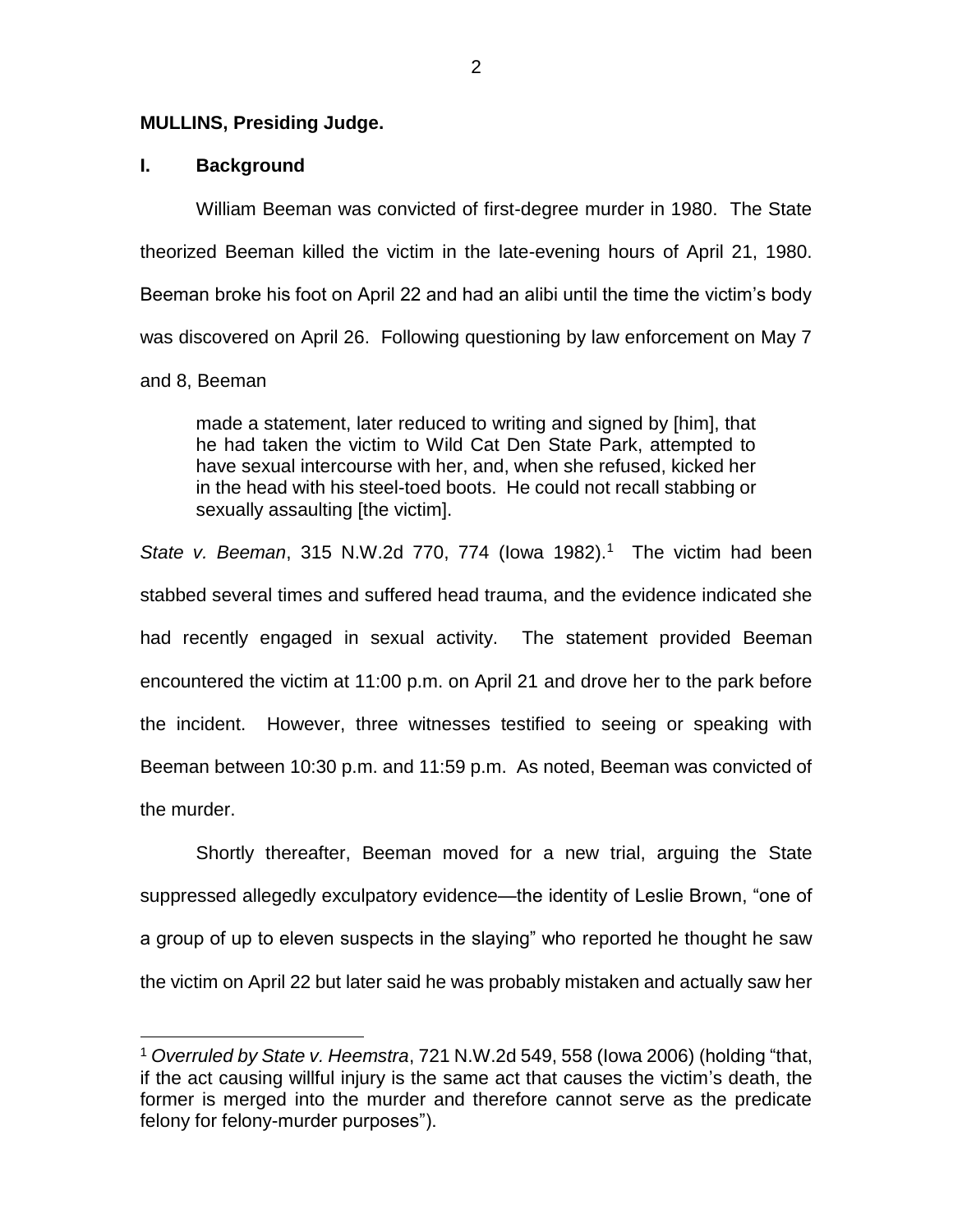on April 17. *Id.* at 777–78. The supreme court affirmed the denial of the motion, concluding the evidence did not create a reasonable doubt of guilt. *Id.* at 778.

In June 2019, Beeman filed an application for DNA testing under Iowa Code section 81.10 (2019). The State responded that the evidence requested was unavailable. In his reply, Beeman requested the court order the State to turn over the investigative files in their entirety. Following a hearing, the court entered an order directing the State to locate all available evidence and provide Beeman's counsel and investigator access to the same.

In June 2020, Beeman filed a second motion for a new trial. He alleged that, in December 2019, he "discovered, for the first time, evidence that the State long withheld in violation of *Brady v. Maryland*, 373 U.S. 83 (1963)," namely witnesses who believed to have seen the victim alive after April 21 and when Beeman had an alibi, detailed information about several other suspects law enforcement pursued, other witnesses unknown to the defense, and new scientific evidence disputing the State's theory of the date of the victim's death. Beeman also highlighted evidence of discord in the victim's family. The State filed a resistance and motion to dismiss, arguing the defense was aware of the evidence, it could have been obtained in the exercise of due diligence, it was not material and would not have changed the outcome of the trial, there was no good cause for the court to consider the untimely motion for a new trial, and the remaining claims concerning spoliation of forensic evidence were not properly before the court. Beeman generally repeated his arguments in his reply.

The matter proceeded to a hearing in August. Dr. Baker, a medical examiner certified in anatomic and clinical pathology with a sub-specialty in

3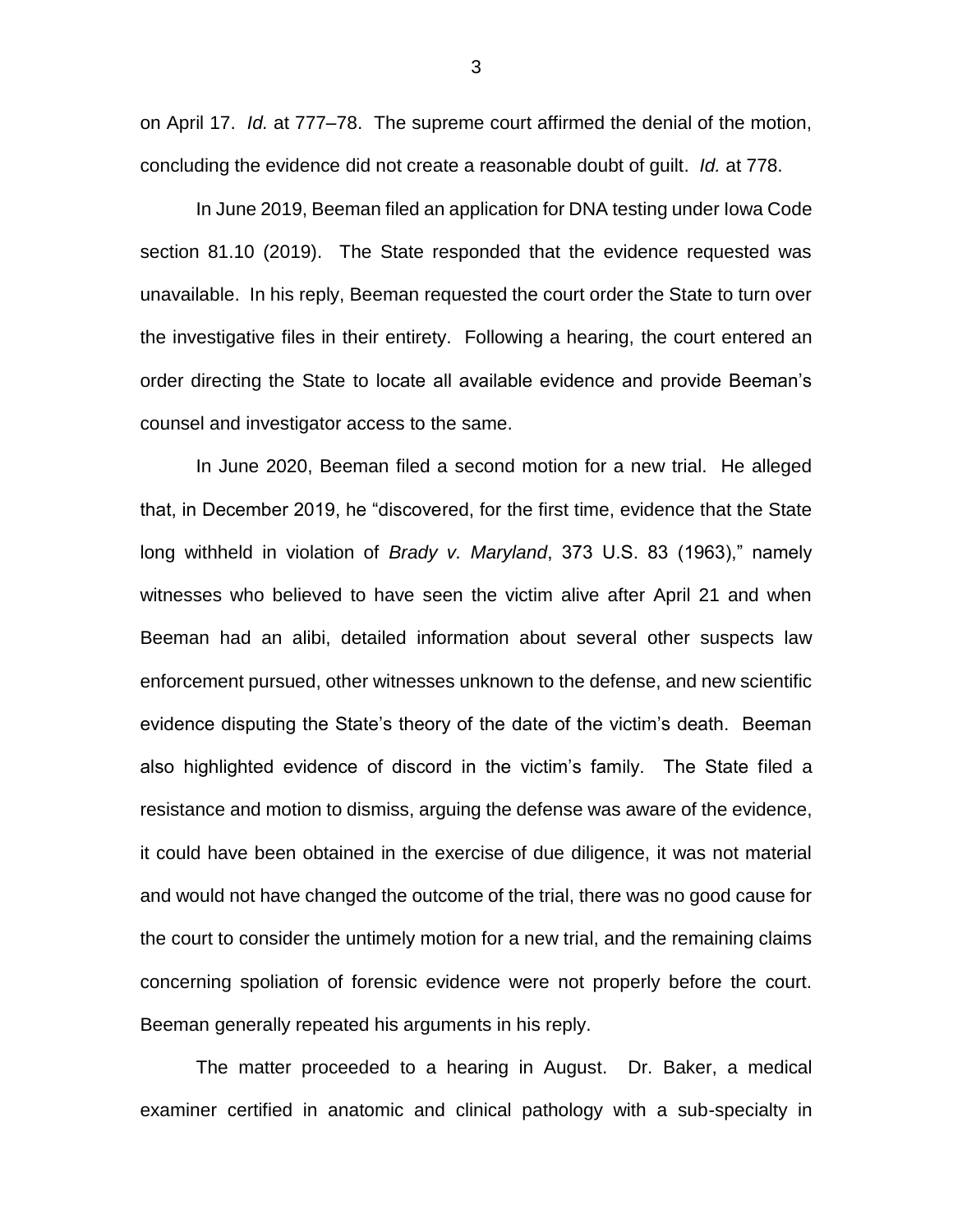forensic pathology and an impressive educational and professional background, testified at the hearing. He reviewed the case and weather data around the time of the crime. His review disclosed the local medical examiner, Dr. McGinty, viewed the victim's body at 8:00 p.m. on April 26, 1980 and conducted an autopsy at 9:30 a.m. on April 27. McGinty's report noted the presence of rigor mortis in the jaw, neck, back, legs, arms, and chest. Dr. Baker explained circumspect in the medical field in using rigor mortis to determine the time of death "because there's a great deal of variability because it's a biological phenomenon" and onset and dissipation of rigor mortis will be faster in a warmer environment. "[B]ut in general, rigor mortis will set in and become quite developed after a body has been dead for about six to twelve hours," "[i]t will stay quite developed for about another twelve hours, and then over the ensuing twelve hours, it dissipates and the body essentially becomes flaccid again." Generally, "after about a day and a half, under reasonably normal climatic conditions, the rigor mortis in a body will be gone and that body will be flaccid again." Reviewing photos of the victim, Dr. Baker explained his opinion her stomach would have been bloated and her lower quadrants would be developing discoloration if she had truly been dead since April 21, neither of which she exhibited. He also did not observe any skin slippage, which is a sign that a body is starting to decompose. Based on his review, Dr. Baker opined, to a reasonable degree of scientific certainty, "the findings at autopsy are not consistent with the hypothesis that she was killed on April 21, 1980." On cross-examination, however, Dr. Baker agreed "the only reliable time of death that a pathologist can give you is sometime between the time last seen alive and the time the body was found."

4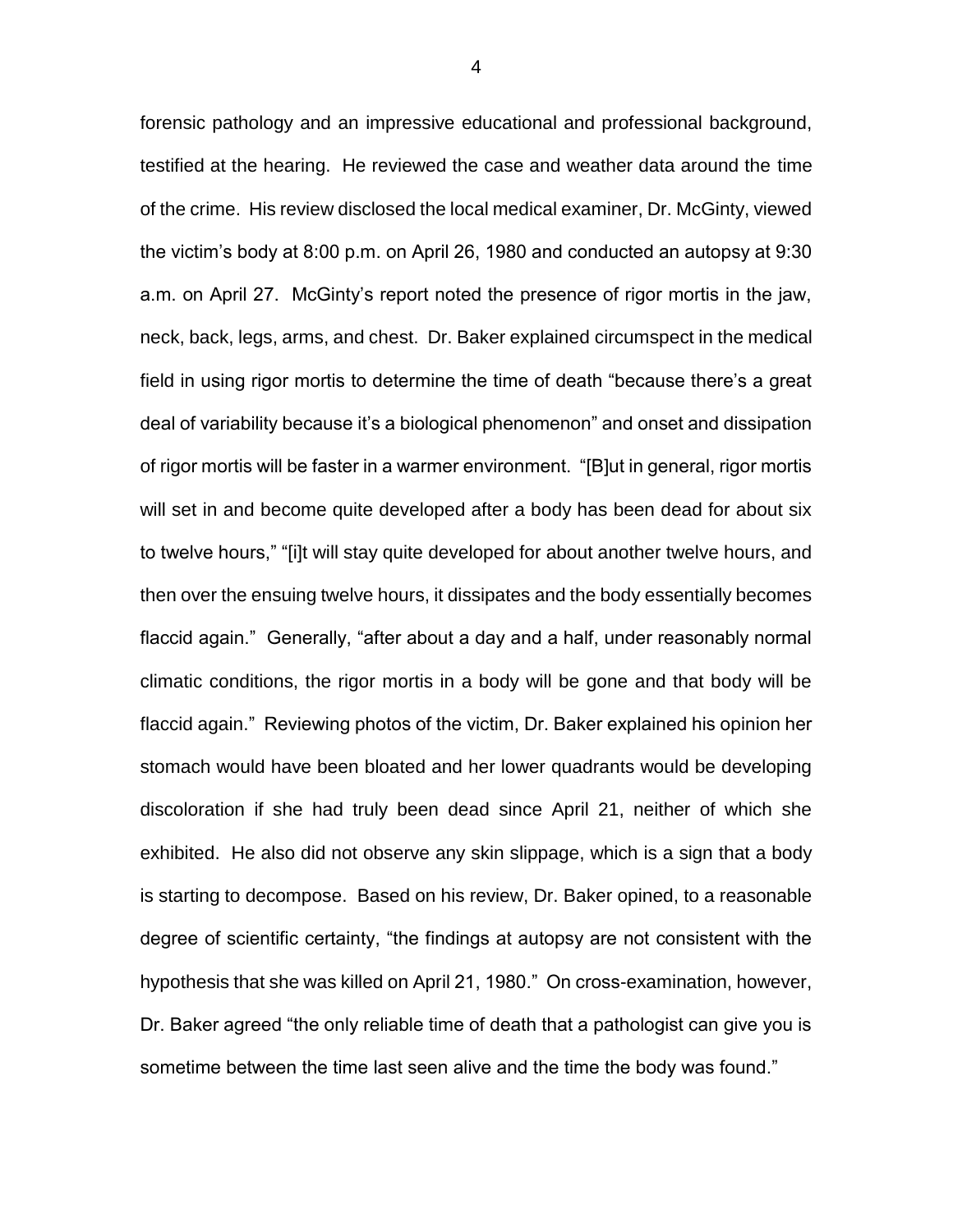One of Beeman's trial attorneys also testified. He recalled receiving a letter from the State identifying three witnesses who purported to have seen the victim after April 21. He did not recall being provided with names of other witnesses with similar recollections and stated, if he had, he would have investigated them. He also did not recall receiving a list of alternate suspects or being told that boy scouts camping in the park heard a woman scream at 1:00 a.m. on April 26. Beeman's co-counsel testified to a generally similar recollection in a deposition. However, the evidence shows when defense counsel deposed one of the investigating officers, the officer advised counsel that law enforcement had a list of other suspects that bounced around between five and eleven other individuals.

Following hearing, the court denied Beeman's motion for a new trial. The court found Dr. Baker's opinion testimony was not "new evidence," the additional timeline witnesses alleged to have been suppressed by the State were of no value to the defense, and the defense knew the State had pursued other suspects. Pursuant to Iowa Rule of Civil Procedure 1.904(2), Beeman filed a motion to reconsider, enlarge, or amend, which the court denied.

Beeman appeals, challenging the denial of his motion for a new trial.

## **II. Jurisdiction**

To begin, the State submits Beeman has no right of appeal from a ruling denying his motion for a new trial. *See* Iowa Code § 814.6. We agree "Iowa Code section 814.6 does not provide [him] an appeal as a matter of right from the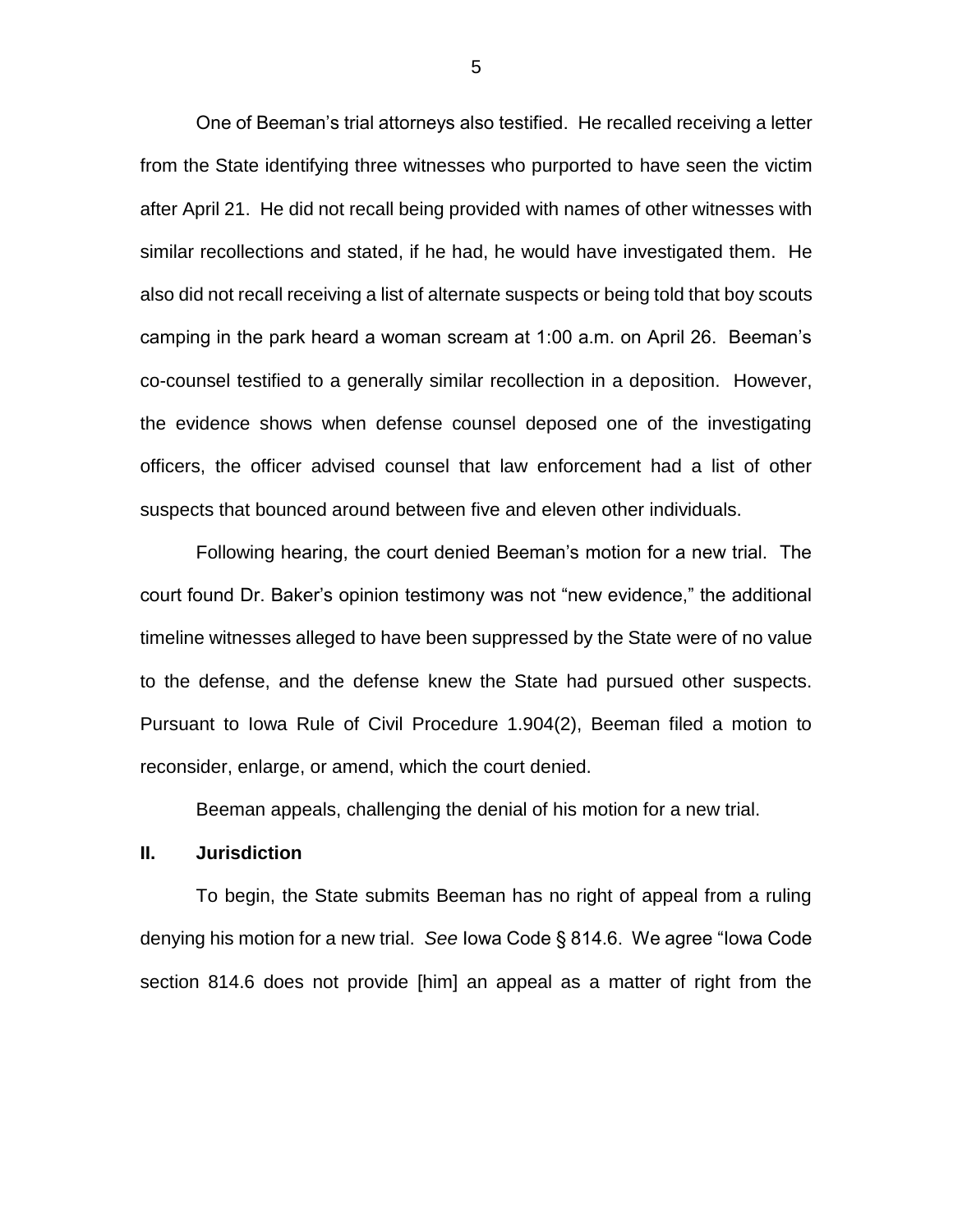adverse ruling on his post-sentencing motion for new trial." *State v. LePon*, No. 18-0777, 2019 WL 2369887, at \*5 (Iowa Ct. App. June 5, 2019).<sup>2</sup>

Rather, an appeal from the denial of a post-judgment motion for new trial must be taken either: (1) by application for discretionary review under Iowa Rule of Appellate Procedure 6.106 of "[a]n order raising a question of law important to the judiciary and the profession" as permitted by Iowa Code section 814.6(2)(e), or (2) on petition for writ of certiorari under Iowa Rule of Appellate Procedure 6.107, as a claim the district court exceeded its jurisdiction or otherwise acted illegally.

*Id.* at \*6 (alteration in original) (quoting *State v. Anderson*, No. 14-1767, 2016 WL 3272143, at \*3 (Iowa Ct. App. June 15, 2016)). And rule 6.108 allows us to treat Beeman's notice of appeal as either an application for discretionary review or petition for writ of certiorari.

On our review, we conclude the challenged ruling does not "raise a question of law important to the judiciary and the profession,"<sup>3</sup> at least upon the circumstances of this case and analysis below, so discretionary review is inappropriate. *See* Iowa Code § 814.6(2)(e). Certiorari proceedings are only available when a party claims the court exceeded its jurisdiction or otherwise acted illegally. Iowa R. App. P. 6.107(1). There is no claim the court exceeded its jurisdiction. Beeman does claim the district court misapplied the law, which is a sufficient allegation of illegality to trigger the availability of certiorari proceedings. *See State Pub. Def. v. Iowa Dist. Ct.*, 731 N.W.2d 680, 683 (citation omitted).

 $\overline{a}$ 

<sup>2</sup> We have previously rejected Beeman's argument on reply that Iowa Rule of Appellate Procedure 6.103(1) provides a right of appeal. *See LePon*, 2019 WL 2369887, at \*3 & n.1.

<sup>&</sup>lt;sup>3</sup> Beeman submits caselaw among jurisdictions is inconsistent on a due diligence requirement under *Brady*. We find it unnecessary to reach that issue.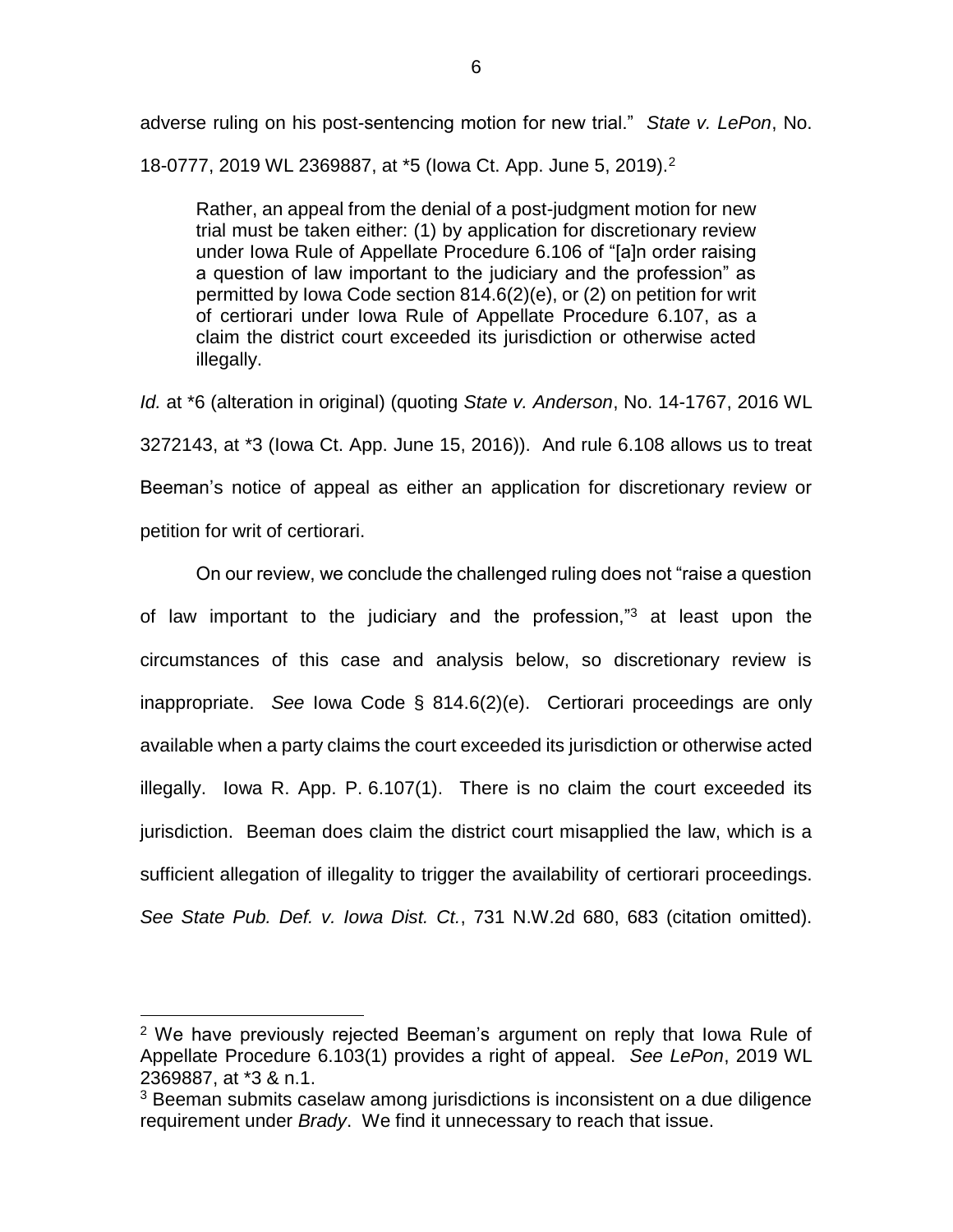Exercising our discretion, we choose to grant the writ and proceed to the merits. *See State v. Propps*, 897 N.W.2d 91, 97 (Iowa 2017).

#### **III. Standard of Review**

 $\overline{a}$ 

Because the denial of the motion for a new trial is before us on certiorari, Beeman's *Brady* claim implicates his constitutional right to due process, and his motion for a new trial is based on a rule designed to implement the constitutional demands of due process, there is a question as to whether our review should be for an abuse of discretion, correction of legal error, or de novo. *See State v. Christensen*, 929 N.W.2d 646, 676 (Iowa 2019) (noting, "[w]e have broadly stated many times and in many contexts that when constitutional issues are involved, the standard of appellate review of fact-finding by the district court is de novo" but finding it unnecessary to address whether de novo review applies to "claims involving rules implementing constitutional rights" when the court "generally agree[s] with the fact-finding of the district court") 4 ; *Spitz v. Iowa Dist. Ct.*, 881 N.W.2d 456, 464 (Iowa 2016) (noting certiorari actions are reviewed for legal error) *State v. Linderman*, 958 N.W.2d 211, 218 (Iowa Ct. App. 2021) (reviewing denial of motion for a new trial for an abuse of discretion). But, because "we generally agree with the fact-finding of the district court," the result in this case does not depend on the standard of review." *Christensen*, 929 N.W.2d at 677–78. And Beeman lodges no meaningful complaints about the district court's fact findings. Because both we and Beeman agree with the courts findings of fact, the only task

7

<sup>4</sup> While Beeman does raise a constitutional claim under *Brady*, rule 2.24(2)(b)(8) generally implements those rights and is the vehicle for obtaining a new trial based on a violation of those rights.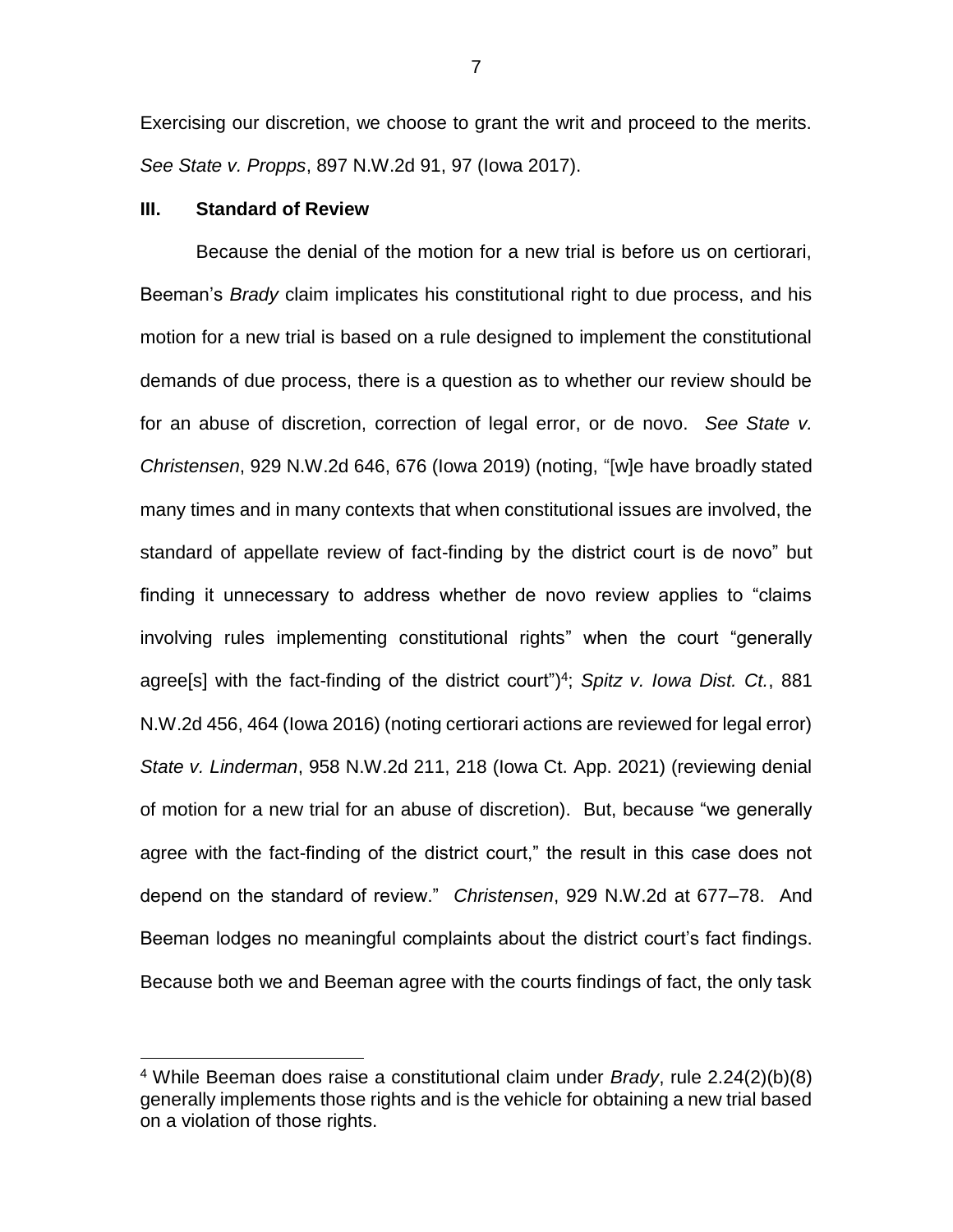is for us to adjudicate rights anew based on those facts and the law, which would involve whether the court abused its discretion or committed legal error. So we simply consider whether the court's exercise of discretion was based on grounds clearly untenable or to an extent clearly unreasonable, or the court committed legal error by erroneously applying the law.<sup>5</sup> *See State v. Benson*, 919 N.W.2d 237, 241 (Iowa 2018).

## **IV. Analysis**

 $\overline{a}$ 

On appeal, Beeman urges he is entitled to a new trial because the State committed a *Brady* violation by allegedly suppressing exculpatory evidence that would have changed the outcome of his trial. Rule 2.24(2)(b)(8) authorizes the court to grant a new trial "[w]hen the defendant has discovered important and material evidence in the defendant's favor since the verdict, which the defendant could not with reasonable diligence have discovered and produced at the trial."<sup>6</sup>

As to the State's consideration of alternate suspects, the record is undisputed that the defense was informed that law enforcement had up to eleven suspects in mind. The defense did not pursue that information any further. Any evidence about alternative suspects could have been obtained and produced at trial with reasonable diligence, *see* Iowa R. Crim. P. 2.24(2)(b)(8), and the defense knew about the existence of alternative suspects, so the evidence was not

<sup>5</sup> *Christensen*, effectively clarifies a de novo review is unnecessary in cases with various avenues for the standard of review when we agree with the fact-finding of the district court.

<sup>&</sup>lt;sup>6</sup> We assume without deciding Beeman has good cause to file his untimely motion for a new trial. *See* Iowa R. Crim. P. 2.24(2)(b)(8) ("A motion based upon this ground shall be made without unreasonable delay and, in any event, within two years after final judgment, but such motion may be considered thereafter upon a showing of good cause.").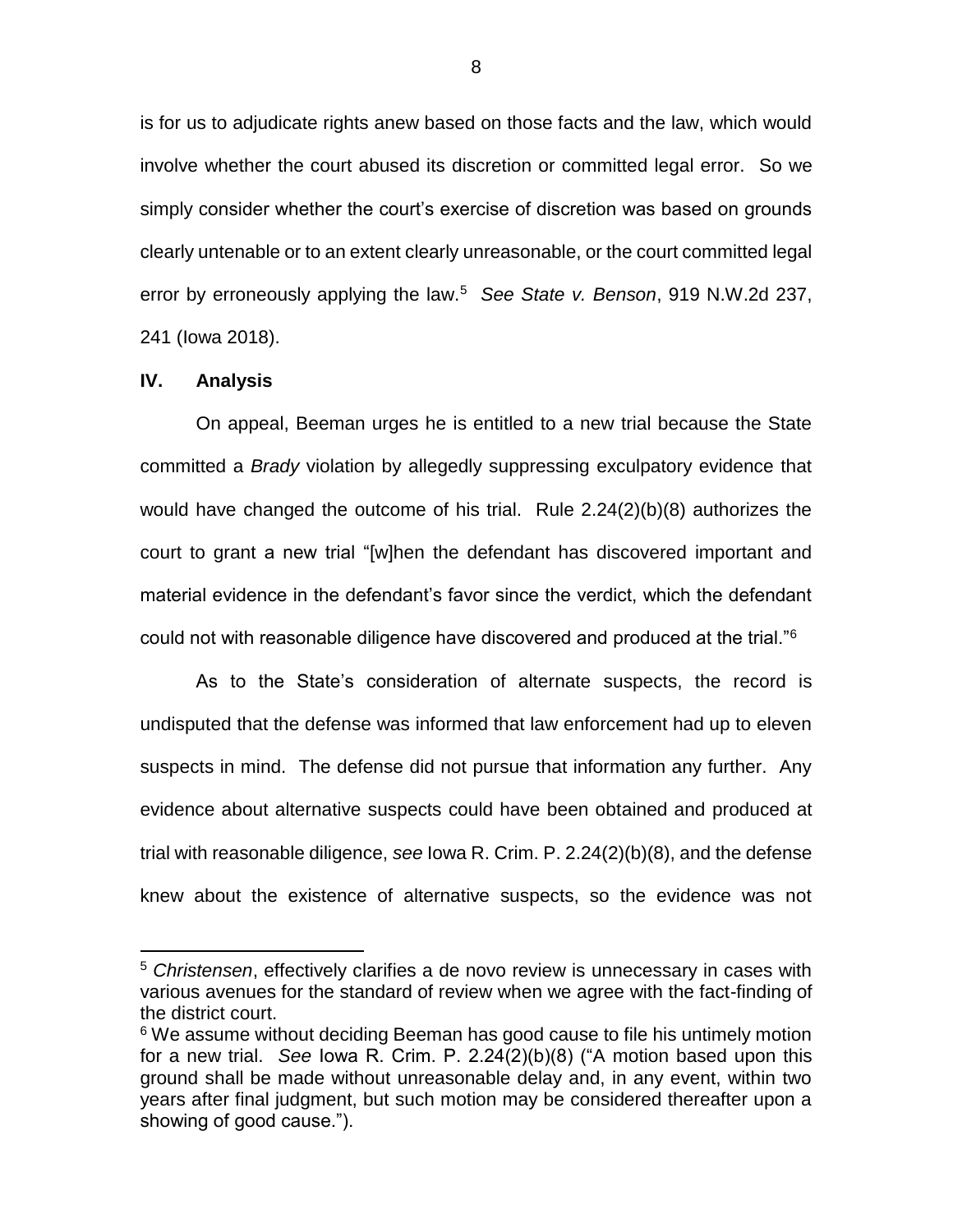suppressed within the meaning of *Brady*. *See Aguilera v. State*, 807 N.W.2d 249, 252–53 (Iowa 2011) ("Exculpatory evidence is not 'suppressed' if the defendant either knew or should have known of the essential facts permitting him to take advantage of the evidence." (citation omitted)).

We turn to the evidence of other witnesses who believed to have seen the victim after April 21. Those witnesses include Michelle Martin, Juanita Knox, Theresa Shoemaker, Jim Barela, Virginia Norwood, Vallorie Adkins, and, apparently, Janice Dwyer.<sup>7</sup> As to this evidence, Beeman largely complains the district court improperly considered the effect of each witnesses' accounts piecemeal as opposed to cumulatively.

To establish a *Brady* violation, a defendant must prove that the prosecution suppressed evidence, the evidence was favorable to the defendant, and the evidence was material to the determination of guilt. The materiality element requires a counterfactual inquiry. The defendant must establish that there exists a reasonable probability that, had the evidence been disclosed to the defense, the result of the proceeding would have been different. A reasonable probability is a probability sufficient to undermine confidence in the outcome.

*State v. Barrett*, 952 N.W.2d 308, 312 (Iowa 2020) (altered for readability). We

consider the new evidence cumulatively and "examine whether the exculpatory

evidence 'could reasonably be taken to put the whole case in such a different light

as to undermine confidence in the verdict.'" *Id.* at 313 (citation omitted).

 $\overline{a}$ 

Martin reported to police that she saw the victim while Martin was driving by

the mall on April 25 around 4:00 p.m. However, the victim's purse was found in

<sup>&</sup>lt;sup>7</sup> We, like the State, are unable to find anything in the record to verify Dwyer's account, other than a reference to Dwyer in a handwritten note. While Beeman's briefs point us to where the interview notes as to the other witnesses can be located in the appendices, the same is not true for Dwyer.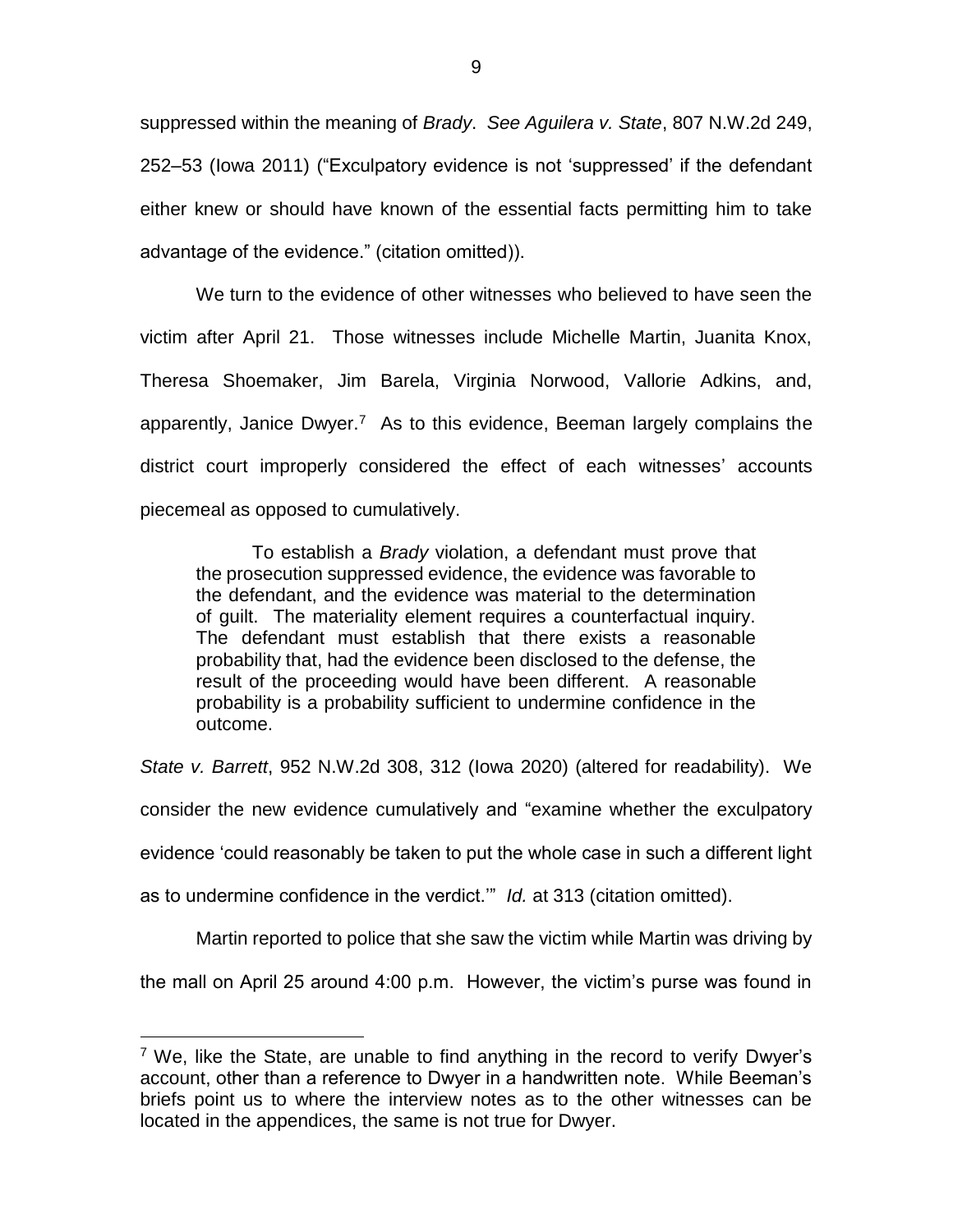the park where her body was later discovered the morning of April 25. $8$  Based on this, one of Beeman's attorneys said he would not have called her as a witness.

Juanita Knox and Theresa Shoemaker reported seeing the victim at the local mall's movie theater on April 22. However, a ticket stub found in the victim's purse was sold on April 19.

Jim Barela and Virginia Norwood reported seeing the victim at a disco speaking to Greg Monroe the evening of April 23. But defense counsel investigated Monroe, and counsel determined Monroe was more likely at the disco on April 16 rather than April 23. Specifically, Monroe reported to law enforcement he could not recall whether he was there on April 16 or 23. Counsel assessed as "fair" the State's position that calling Monroe and Norwood to testify as to the date in question would therefore be pointless.

Vallorie Adkins reported she saw the victim at the disco dancing with Beeman on either April 19 or 23, but when she was there, Beeman did not have an injured foot, which was injured on April 22, and did not have a cast or crutches; she had since seen Beeman and observed he was on crutches. Janice Dwyer also reported seeing the victim on either April 16 or 23, but the circumstances of her alleged sighting are unknown.

At the murder trial, Darlene Sandven testified she saw the victim at the local mall on April 22. This testimony was in line with the recollections of Knox and Shoemaker. Monroe was disclosed to the defense but did not testify. He originally reported he saw the victim at the disco on April 23. Three other undisclosed

 $\overline{a}$ 

<sup>&</sup>lt;sup>8</sup> This negates the materiality of the evidence that campers heard a woman scream in the park early the next morning.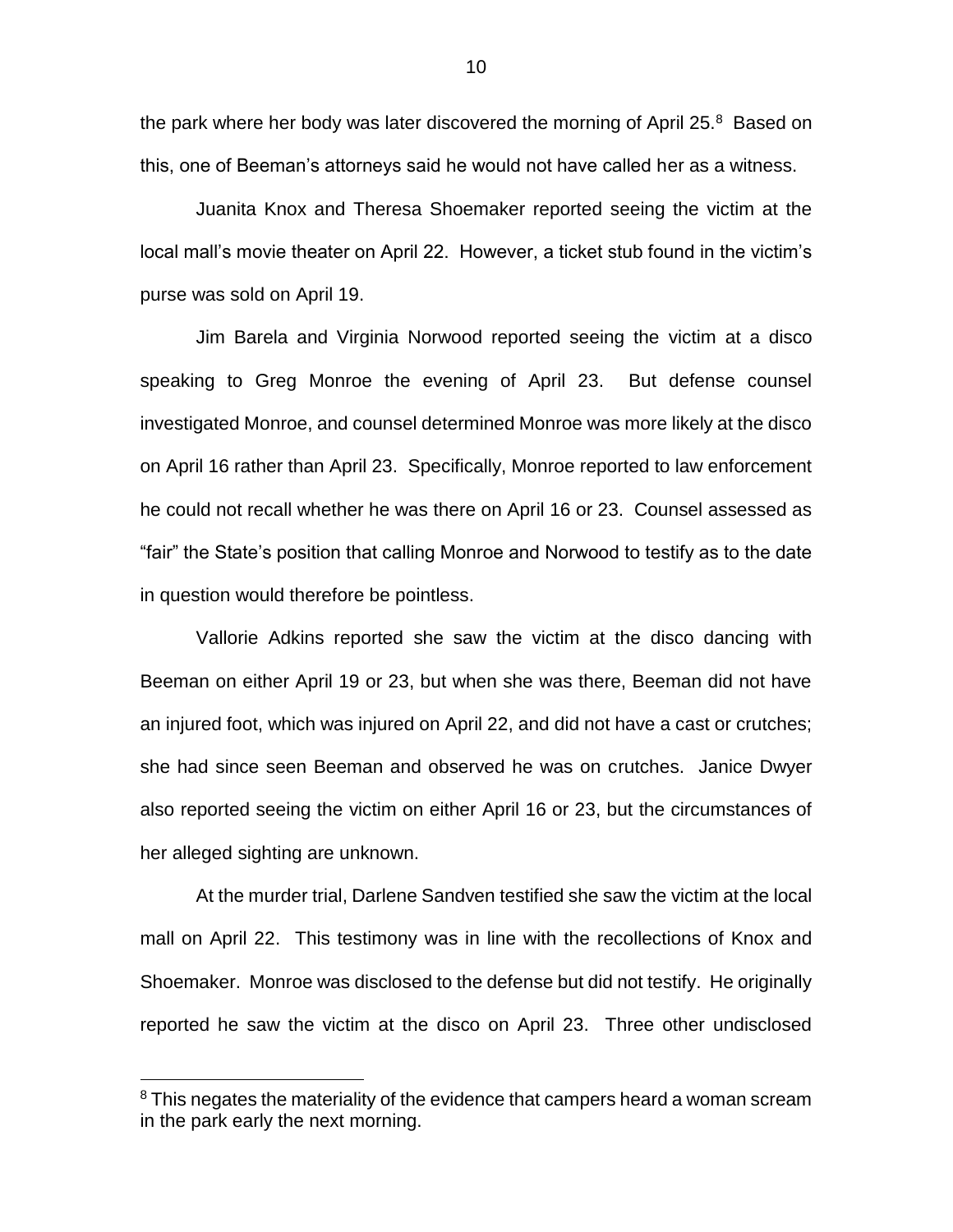witnesses—Barela, Norwood, and Adkins—thought they might have seen the victim there on April 23 as well. Beeman maintains that the cumulative effect of all of these witnesses' recollections would have supported the defense's theory of the case, that the victim was killed at a time when Beeman had an alibi, and would have changed the outcome of the trial.

The cumulative effect of testimony from Sandven, Knox, and Shoemaker that they thought they saw Martin at the mall on April 22 would have easily been discounted by the State with the used ticket stub found in the victim's purse that was purchased on April 19. True, four witnesses also believed they saw the victim at the disco on April 23. But Monroe, who counsel investigated, later said he was probably there on April 16, Barela and Norwood's accounts hinged on Monroe being there when they saw the victim, and Adkins's account does not add up because Beeman did not appear to have a broken foot when she saw both him and the victim there. Martin's account also does not add up because the victim's purse was found in the park where her body was later discovered, before Martin was believed to have seen her at the mall.

On the other side of the ledger, we have a signed confession from Beeman, admitting he killed the victim on April 21. While Beeman continues to maintain in this appeal that his confession was coerced, that ship has sailed. *See Beeman*, 315 N.W.2d at 778–79; *see also Beeman v. Iowa*, 108 F.3d 181, 184–85 (8th Cir. 1997), *cert. denied* 522 U.S. 846 (1997). In addition, trial testimony was received by the jury from a deputy concerning an exchange he had with Beeman while transporting him from the courthouse to the jail in July 1980: